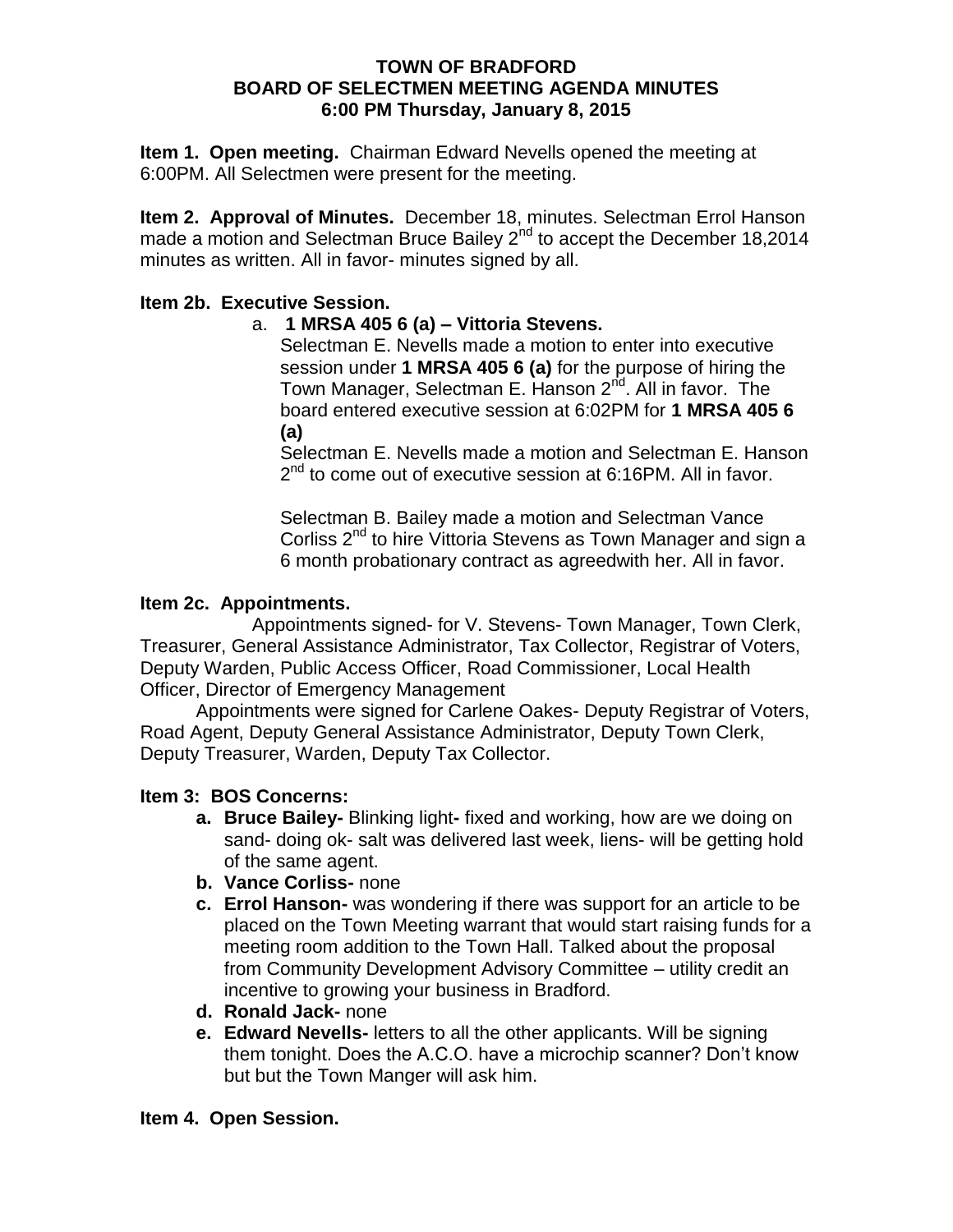Steve Saunders was present and commented that he felt there were misplaced priorities on extending a meeting room on the Town Hall before one was added to the Fire Station. Due to the equipment that is at the Fire Station there isn't always enough room to hold training sessions there.

# **Item 5. Committee Reports.**

- **a. Planning Board-** none
- **b. CEO-** there has a been a written complaint made by J. Young that the CEO will look into and will follow up by creating a rental list and making sure they have Occupancy Permits and are following the Land Use Ordinance.
- **c. Recreation Committee-** none
- **d. Fire Department-** LaGrange is offering to purchase Rescue truck 17-7 for \$4,000. The Fire Chief felt this was acceptable.
- **e. Road Commissioner-** written complaint by D. Parker that Merrill Rd. has not been plowed. A phone call has been made to P. Wickett, holder of the snow plow contract and he will speak to the driver.

# **Item 6. Old Business.**

- **a. TIF consultant-** will attend next Selectmen's meeting (1/22/15) and present 40 minute-101Tif presentation. Possible properties to add- Mac Randall's garage, Brasslett & Pullen Garage, and what about the school building if it comes back to the Town?
- **b. Plisga &Day- tax maps-** For \$2200 they will scan the mylar editions of existing maps, digitize the lots into GIS format on top of E-911 road data, update edits on paper maps, and mail them to be review and edited once. They will also provide digital PDF file(s) of the map on CD that can be used for our website or emailed to customers. They will not exceed the amount of estimate by more than ten percent.

Motion made by Selectman V. Corliss and Selectman R. Jack 2<sup>nd</sup> to accept the proposal from Plisga & Day to update existing tax maps. All in favor.

**c. Sign Letters-** All of the Selectmen signed letters of regret to the applicants to the Town Managers position.

### **Item 7. New Business.**

**a. Rescue truck 17-7-** LaGrange would like to purchase 17- 7 for \$4,000.00. Selectman B. Bailey made a motion and Selectman V. Corliss 2<sup>nd</sup> to accept the price of \$4,000 from the Town of LaGrange for Rescue Truck 17-7. All in favor

### **Item 8. Correspondence.**

**a. Central High School 2015 scholarship-** completed application for the Guidance Office, mailed out on January 9, 2015

**Item 9. Request for Additional Agenda Items.** Ed Bearor will be coming to February 5<sup>th</sup> Selectman's meeting